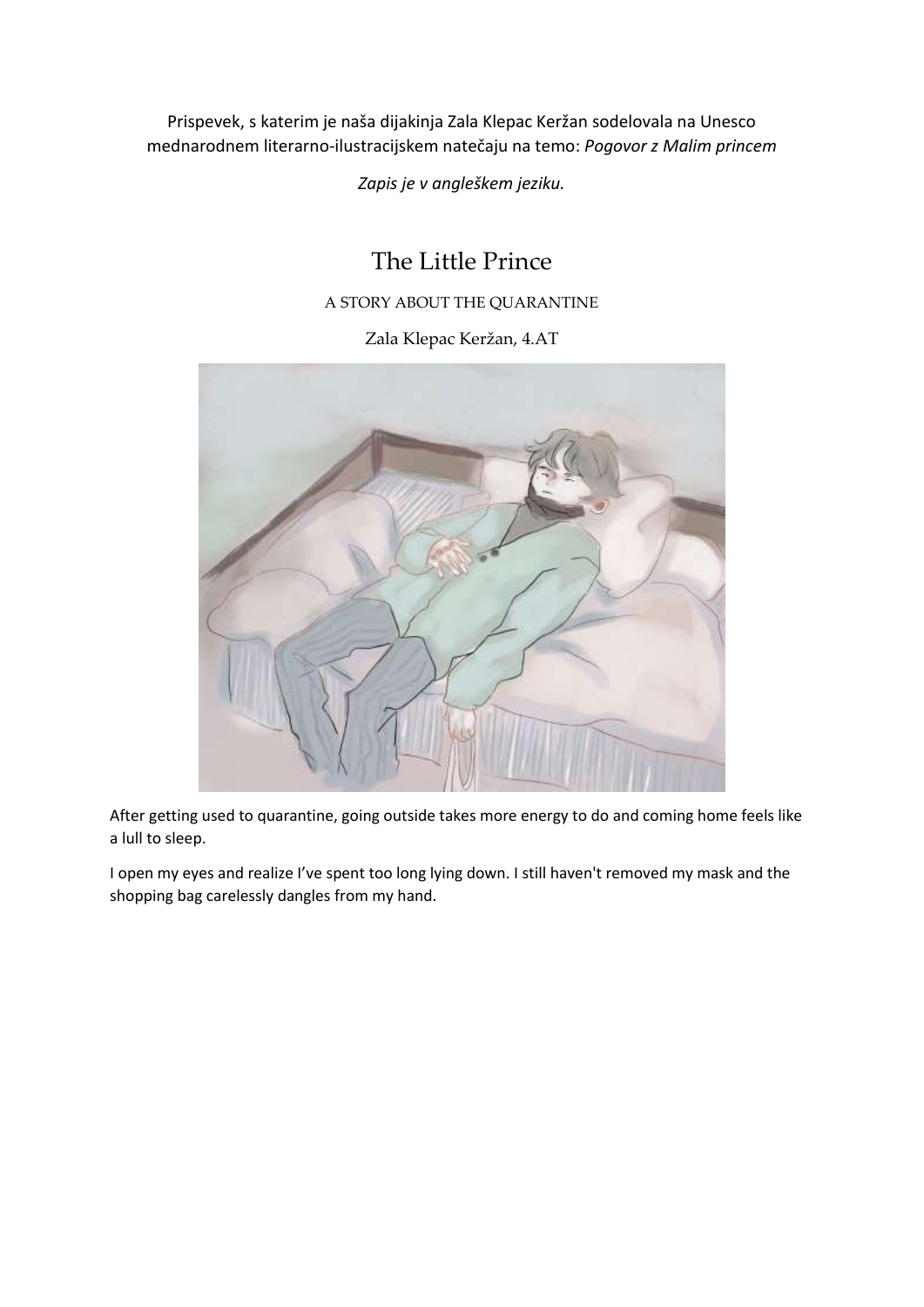

I look up at the ceiling and realize its colour is not the typical warm beige, but rather a dull grey with only a hint of cream.

I wonder whether it's an effect of waking up to the same colour, seeing it so repetitively, that made my brain want to change it, make it more interesting.

Or was it the phenomenon of jamais vu? Where something so familiar to you, suddenly becomes strange and entirely new, as if you've never encountered it before.

I stretch across my duvet, then sit up, taking note of this new colour of grey I've made acquaintances with.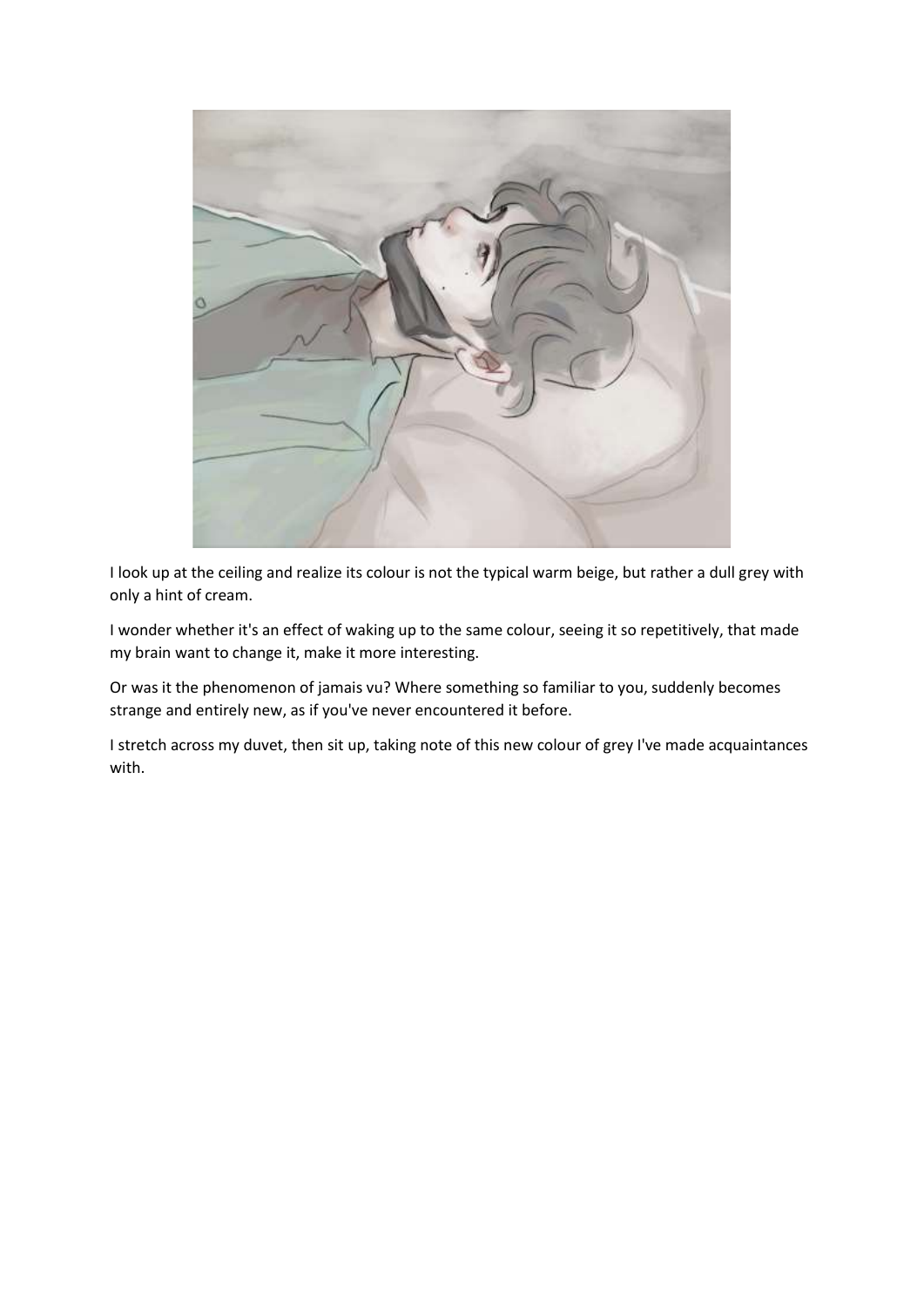

In focus comes a new pair of colours. My eyes focus and define them – it's a person.

A little prince with a little scarf that sits on my window and studies me the same way I do him.

»Who are you?« I ask.

»Who are you?« He mimics.

»This is my room,« I continue, but he shakes his head.

He points his finger at my ceiling and tells me that that's not warm beige but blueish grey.

I nod in agreement.

"You seemed impatient, flying across the sky, then suddenly crashing on that bed right there. Now you seem tired." He explains and pats the spot beside him.

He pours me a cup of tea, the one I bought today. We look outside the window, perched on its ledge.